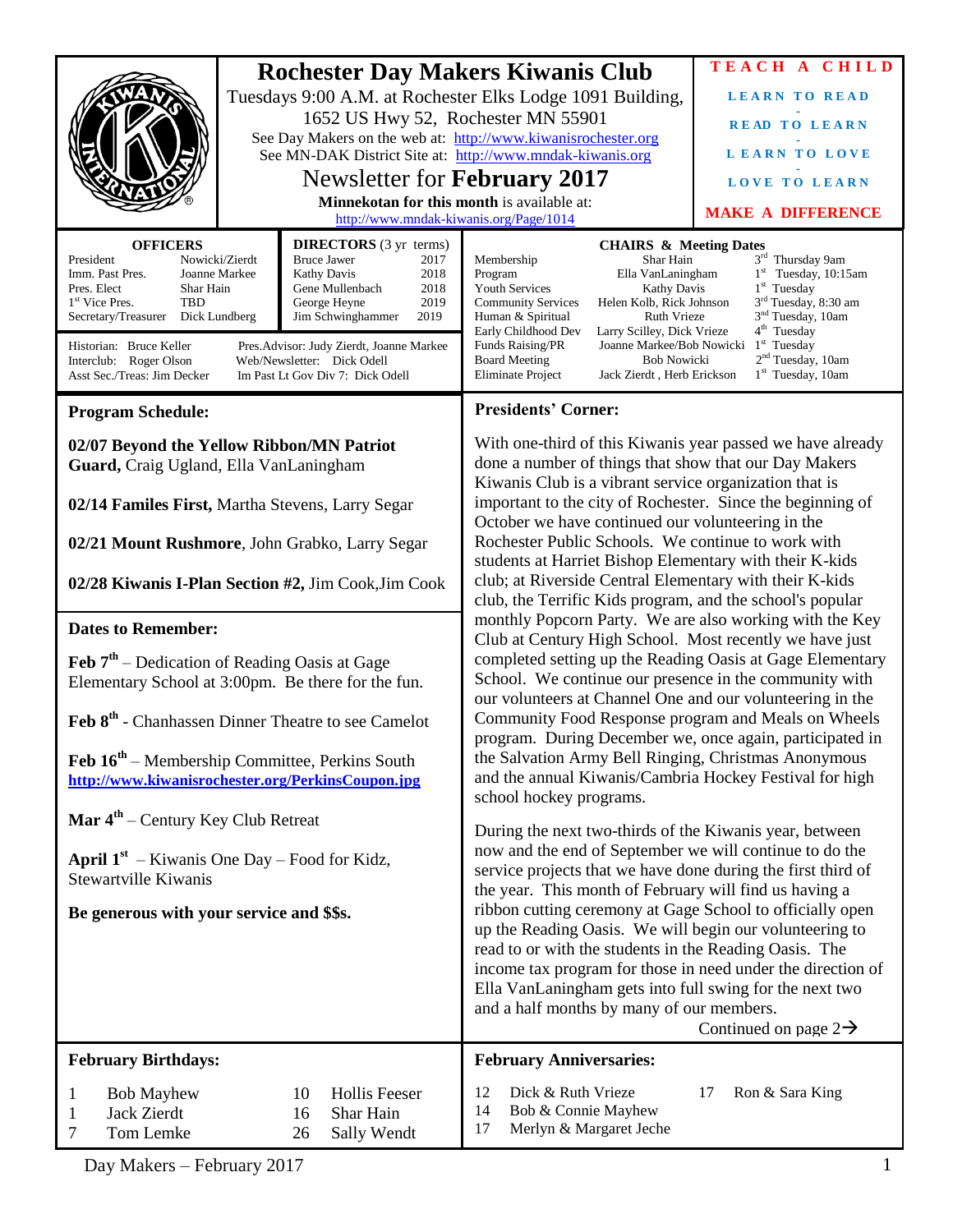| Secretary/Treasurer's Report - 01/10/2017:                                                                                                                                                                         | <b>Secy/Treas Report (Continued):</b>                                                                                                                                                                                                                                                                                                                                                                                                                                                                                                                   |  |
|--------------------------------------------------------------------------------------------------------------------------------------------------------------------------------------------------------------------|---------------------------------------------------------------------------------------------------------------------------------------------------------------------------------------------------------------------------------------------------------------------------------------------------------------------------------------------------------------------------------------------------------------------------------------------------------------------------------------------------------------------------------------------------------|--|
| <b>Bank Balance 12/31/2016:</b><br>\$7,746.35<br>Bike Repair Fund:<br>208.20                                                                                                                                       | Fund Raising- Chairs have been established for<br>committee and Golf Ball Drop. See Unfinished Business.                                                                                                                                                                                                                                                                                                                                                                                                                                                |  |
| <b>Charitable Account</b><br>161.03<br>\$<br>Administrative Fund:<br>\$1,527.79<br>Service Fund:<br>\$3,535.66                                                                                                     | Program-Programs are scheduled through January. Two<br>dates need to be filled in February. The Christmas Party<br>was a big success!                                                                                                                                                                                                                                                                                                                                                                                                                   |  |
| Members on Leave: Don Cain, Ron King, Sara King,<br>Tom Lemke, Bob Mayhew, Connie Mayhew                                                                                                                           | Youth Services- K Kids at Riverside are planning STEM<br>night. The committee is due for a meeting.                                                                                                                                                                                                                                                                                                                                                                                                                                                     |  |
| December Service Hour Statistics: 913 hours by 46<br>members, 73% Participation.                                                                                                                                   | Richard Lundberg, Secy/Treasurer                                                                                                                                                                                                                                                                                                                                                                                                                                                                                                                        |  |
| <b>January 2017 Board Meeting Summary</b>                                                                                                                                                                          | Presidents' Corner: (from page 1)                                                                                                                                                                                                                                                                                                                                                                                                                                                                                                                       |  |
| Reading Oasis at Gage School: Very close, waiting for<br>final update. Bookcases are due soon. Club members<br>will be contacted for help with installation, hopefully<br>yet this week.                           | On the first Saturday in March, the $4th$ , we will be<br>involved with the Key Club at Century High School at<br>their second annual retreat (stay tuned for more<br>information). In April we will participate in the Food for<br>KIDZ packaging event in Stewartville.                                                                                                                                                                                                                                                                               |  |
| A First Vice-President needs to be appointed to replace<br>Peter Schuh. No volunteers yet. Joann Markee is now<br>the Fund Raising Committee Chair. Kathy Davis will<br>chair the Golf Drop Fund Raiser Committee. | Along with our tremendous service that our club gives to<br>the community, we will also take time for ourselves with<br>upcoming celebrations. On the 8 <sup>th</sup> of this month we have<br>our annual bus trip to the Chanhassen Dinner Theatre to<br>see Camelot. Thanks to JoAnne Markee for organizing this<br>year's trip once again. Other upcoming celebrations will<br>be our annual birthday party and annual picnic. We have<br>completed our Model Club Status for the EliMiNaTe<br>program and will be holding a special celebration and |  |
| The board discussed the wrap up of our Eliminate<br>funding effort since we are approaching our \$70,000<br>goal. The board approved a motion pay off the \$2,864<br>remaining on our pledge immediately.          |                                                                                                                                                                                                                                                                                                                                                                                                                                                                                                                                                         |  |
| The board had a discussion on moving our meeting<br>location to the new 125 Live location. The board<br>decided to stay put at the Elks, and attempt to negotiate<br>a lower weekly fee.                           | party during one of our upcoming meetings (stay tuned).<br>We continue to have great informative programs at each of<br>our weekly meetings. We are always looking for new<br>members. Be sure to invite a friend to one of our meetings                                                                                                                                                                                                                                                                                                                |  |
| The Century Key Club will have their Annual Retreat<br>on March 4, 2017. Our club is being asked to<br>contribute \$70 to help with expenses. Our club has this<br>expense covered in the annual budget.           | or go with you on a service project.<br><b>Bob Nowicki and Jack Zierdt</b><br>Co-Presidents 2016-2017 Kiwanis Year                                                                                                                                                                                                                                                                                                                                                                                                                                      |  |
| The board approved a \$100 contribution to Christ<br>United Methodist Church for the use of their facilities<br>for our Christmas Party for the last two years.                                                    |                                                                                                                                                                                                                                                                                                                                                                                                                                                                                                                                                         |  |
| A plan for rolling out the I-Plan to the club will consist<br>of three programs devoted to the subject. The first will<br>be on January 31.                                                                        |                                                                                                                                                                                                                                                                                                                                                                                                                                                                                                                                                         |  |
| <b>Committee Reports</b>                                                                                                                                                                                           |                                                                                                                                                                                                                                                                                                                                                                                                                                                                                                                                                         |  |
| <b>Early Childhood Development-</b> The Reading Oasis at<br>Gage School will be created very soon.                                                                                                                 | <b>Kiwanis Defining Statement:</b>                                                                                                                                                                                                                                                                                                                                                                                                                                                                                                                      |  |
| Faith & Spiritual Values-Pat Horlocker will fill in for<br>Ruth Vrieze during Ruth's leave of absence.                                                                                                             | Kiwanis is a global organization of volunteers<br>dedicated to improving the world one child and one<br>community at a time.<br><b>®Kiwanis</b>                                                                                                                                                                                                                                                                                                                                                                                                         |  |
| Continued Next Column $\rightarrow$                                                                                                                                                                                | <b>Rochester Day Makers</b>                                                                                                                                                                                                                                                                                                                                                                                                                                                                                                                             |  |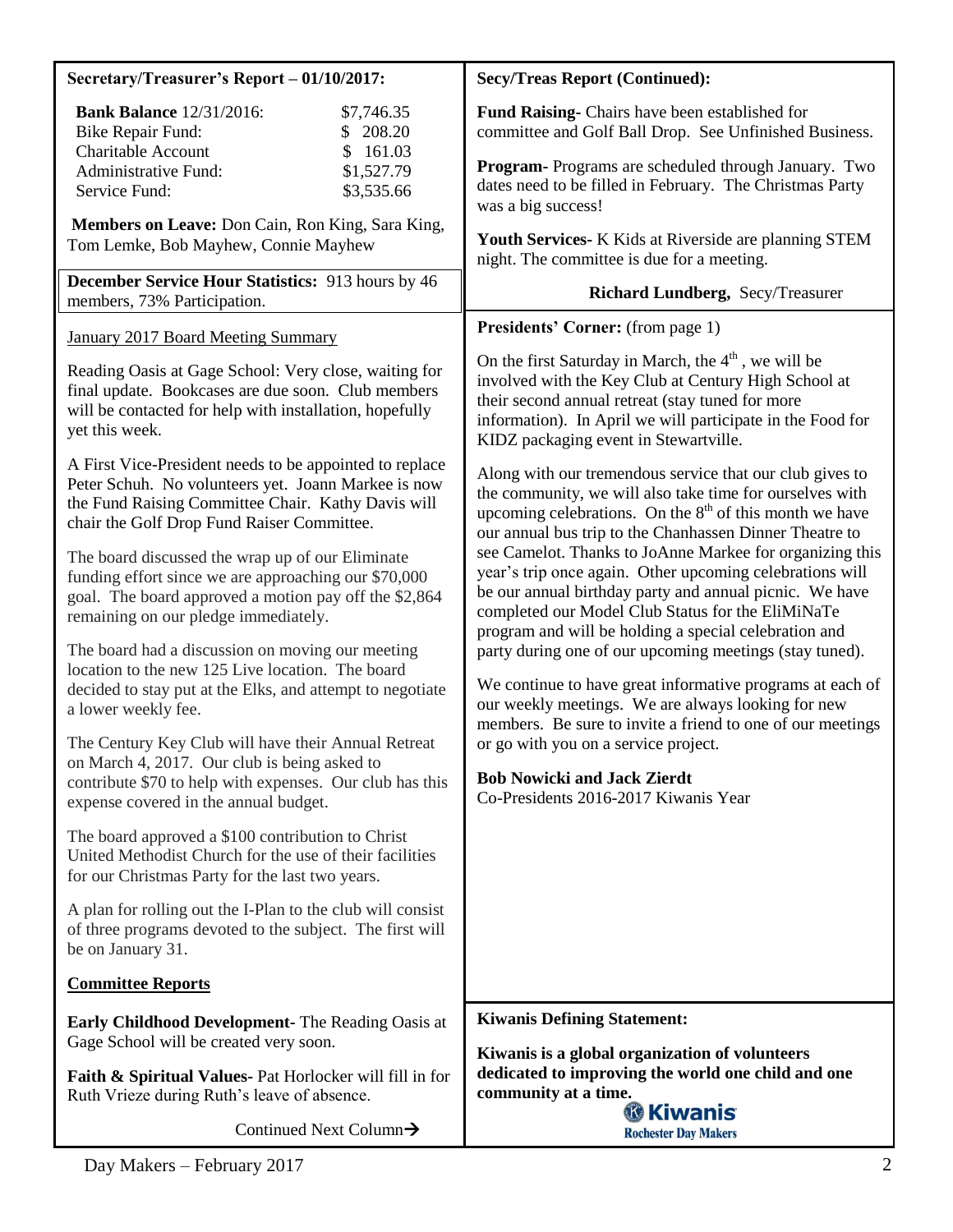| <b>Eliminate Maternal / NeoNatal Tetanus:</b>                                                                                                                                                                                                        | <b>Kiwanis Day Makers M/NT:</b>                                                                                                                                                                                                                                                                                                                   |  |
|------------------------------------------------------------------------------------------------------------------------------------------------------------------------------------------------------------------------------------------------------|---------------------------------------------------------------------------------------------------------------------------------------------------------------------------------------------------------------------------------------------------------------------------------------------------------------------------------------------------|--|
| The Kiwanis Day Makers Club is rapidly closing in on<br>our 5 year "Model Club" pledge to save 39,000<br>women's lives from contracting birthing tetanus for both<br>them and their babies. Model Club Pledged \$70,000 in<br>2012.                  | <b>Zeller Fellowships: (continued)</b><br>Joan Olson<br>Ron King<br><b>Bill Wichmann</b><br>Richard Lundberg<br>Richard Johnson                                                                                                                                                                                                                   |  |
| Our retirees-based club has focused our fund raising<br>activities in both our community and encouraging our<br>members to consider personally supporting the fund<br>raising activities by funding Kiwanis Zeller or Kiwanis<br>Hixson fellowships. | <b>Bob Lahtinen</b><br>Larry Scilley<br>Helen Kolb<br><b>Curt Pearson</b><br>Dallas Glaser<br>Curt Pearson *<br>Marv Anderson                                                                                                                                                                                                                     |  |
| Fund raising activities were supported with 1,000's of<br>hours of our club members with Herberger's, Kwik<br>Trip, restaurant, pizza, badges, golf ball drops, car<br>washes and other community activities by all our                              | <b>Bill Schneider</b><br>Herb Erickson*<br>Gene Mullenbach                                                                                                                                                                                                                                                                                        |  |
| members. These "all members" funds have allowed our<br>club to offer "Eliminate Matching Funds" for members<br>looking to fund Zeller and Hixson Fellowships.                                                                                        | * Diamond Level Award (multiples)<br>Congratulations to all members of the Kiwanis Day<br>Makers Club who helped raise funds and/or funded our<br>45 fellowships for the Eliminate M/NT Campaign.<br>Thank you all for your "altruistic service and giving"<br><b>Richard Odell, Im Past Lt Gov Div 7</b><br>Herb Erickson, Eliminate Coordinator |  |
| Below is the most current (date sequence) list of<br>acquired fellowships for Day Makers Club Eliminate<br>M/NT campaign:<br>Hixson Awards (15 members - \$1,000 Fellowships)                                                                        |                                                                                                                                                                                                                                                                                                                                                   |  |
| Richard Odell<br><b>Curt Pearson</b>                                                                                                                                                                                                                 |                                                                                                                                                                                                                                                                                                                                                   |  |
| Judy Lien                                                                                                                                                                                                                                            | <b>Elementary School Jokes:</b>                                                                                                                                                                                                                                                                                                                   |  |
| <b>Bruce Jawer</b><br>Curt Pearson *<br>Donna Schneider                                                                                                                                                                                              | What did the father buffalo say to his son as he went to the<br>pasture?                                                                                                                                                                                                                                                                          |  |
| Richard Johnson<br>Herb Erickson *<br>Bob Lahtinen *                                                                                                                                                                                                 | "Bi-son."<br>Why do cows look up at night?                                                                                                                                                                                                                                                                                                        |  |
| <b>Bill Schneider</b>                                                                                                                                                                                                                                | "To see the milky way."                                                                                                                                                                                                                                                                                                                           |  |
| <b>Richard Vrieze</b><br><b>Ruth Vrieze</b>                                                                                                                                                                                                          |                                                                                                                                                                                                                                                                                                                                                   |  |
| Jim Cook                                                                                                                                                                                                                                             | <b>Did You Know?</b><br>Letter in Service                                                                                                                                                                                                                                                                                                         |  |
| <b>Kathy Davis</b><br>Helen Kolb                                                                                                                                                                                                                     | Century HS Key Club'rs<br>can "letter" in community                                                                                                                                                                                                                                                                                               |  |
| <b>Zeller Awards (30 members - \$1,250 Fellowships)</b><br>Herb Erickson<br>Jerene Erickson<br>Diane Johnson<br>Jack Zierdt<br><b>Judy Zierdt</b>                                                                                                    | service with 100+ hours<br>of service. The Kiwanis<br>Key is a nice "letter" for<br>the high school letter<br>jackets.                                                                                                                                                                                                                            |  |
| Mike Siverling<br>Nick Lauer<br>Richard Odell<br><b>Jack Holmes</b><br>Judy Lien<br>Al Southwick                                                                                                                                                     | Annika Zimmer shows<br>her "colors" via her letter<br>jacket.<br>$\rightarrow$                                                                                                                                                                                                                                                                    |  |
| Pat Horlocker<br><b>Bruce Jawer</b>                                                                                                                                                                                                                  | Nicely done                                                                                                                                                                                                                                                                                                                                       |  |
| Robert Nowicki<br>James Cook                                                                                                                                                                                                                         | Dick Odell                                                                                                                                                                                                                                                                                                                                        |  |
| Continued in next column $\rightarrow$                                                                                                                                                                                                               |                                                                                                                                                                                                                                                                                                                                                   |  |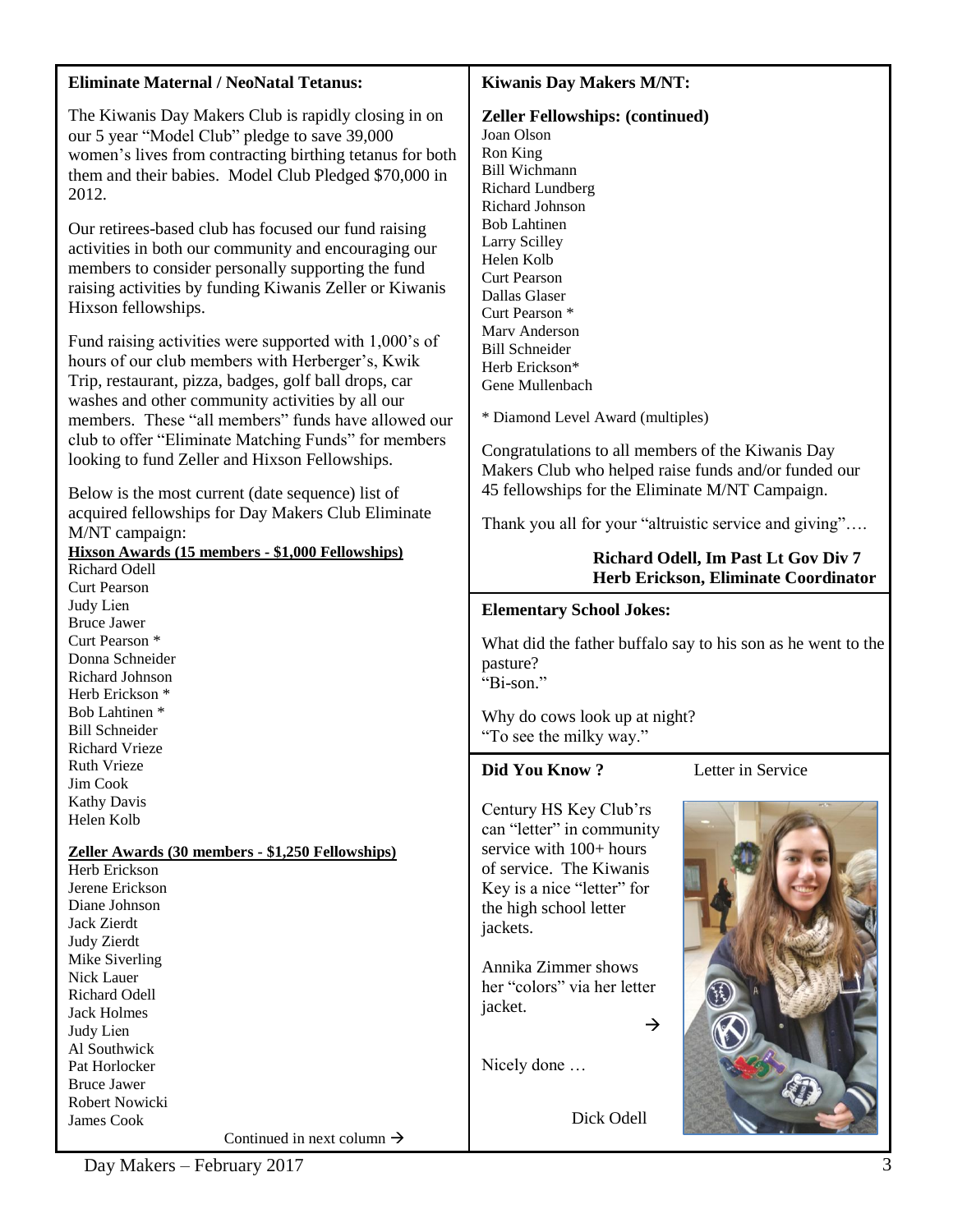## **Day Makers Making a Difference:**

# **Walter Zeller Fellowship – Gene Mullenbach**

Congratulations to Gene Mullenbach on being awarded a Zeller Fellowship designated to the Kiwanis Eliminate Maternal/NeoNatal Tetanus fund.



Gene always knows the answer to the question, "What More Can I Do?"

Jack Zierdt and Bob Nowicki congratulated Gene Mullenback and Rachel, for his years of service Mayo Clinic, Hockey Festival, Channel One, Christmas Anonymous, School District, Community Food Response, Rochester Fest and his commitment to "altruistic service" with the Zeller Fellowship award. He is definitely a, "I can do that!" Kiwanian..

Additionally, Dick Odell congratulated Gene Mullenback for actively committing to our Club's pledge as a "Model Club" and in turn he demonstrates a leadership role in donating to our fund raising campaign to save 39,000 women and their newborn babies from the deadly Maternal/Neonatal Tetanus disease.

Again, congratulation Gene Mullenbach …. well deserved.

> **Dick Odell**, Im Past Lt Gov Div 7 (2016-2017)  **Herb Erickson**, Eliminate Coord

## **Day Makers Making a Difference:**

## **George F. Hixson Fellowship – Helen Kolb**

Congratulations Helen Kolb on being awarded a Hixson Fellowship designated to the Kiwanis Eliminate Maternal/NeoNatal Tetanus fund.



Helen always knows the answer to the question, "What More Can I Do?"

Herb Erickson sponsored and congratulated Helen Kolb for her years of service by participating in fundraising with Herberger's, Kwik Trip, Pizza Ranch, Century Key Club, her many service hours and her commitment to "altruistic service" with the Hixson Fellowship award. She is definitely a, "I can do that!" Kiwanian. Helen has previously funded a Walter Zeller Fellowship. Thank you Herb.

Additionally, Dick Odell congratulated Helen Kolb for actively committing to our Club's pledge as a "Model Club" and in turn she demonstrates a leadership role in donating to our fund raising campaign to save 39,000 women and their newborn babies from the deadly Maternal/Neonatal Tetanus disease.

Again, congratulation Helen Kolb …. well deserved.

 **Dick Odell**, Im Past Lt Gov Div 7 (2016-2017)  **Herb Erickson**, Eliminate Coord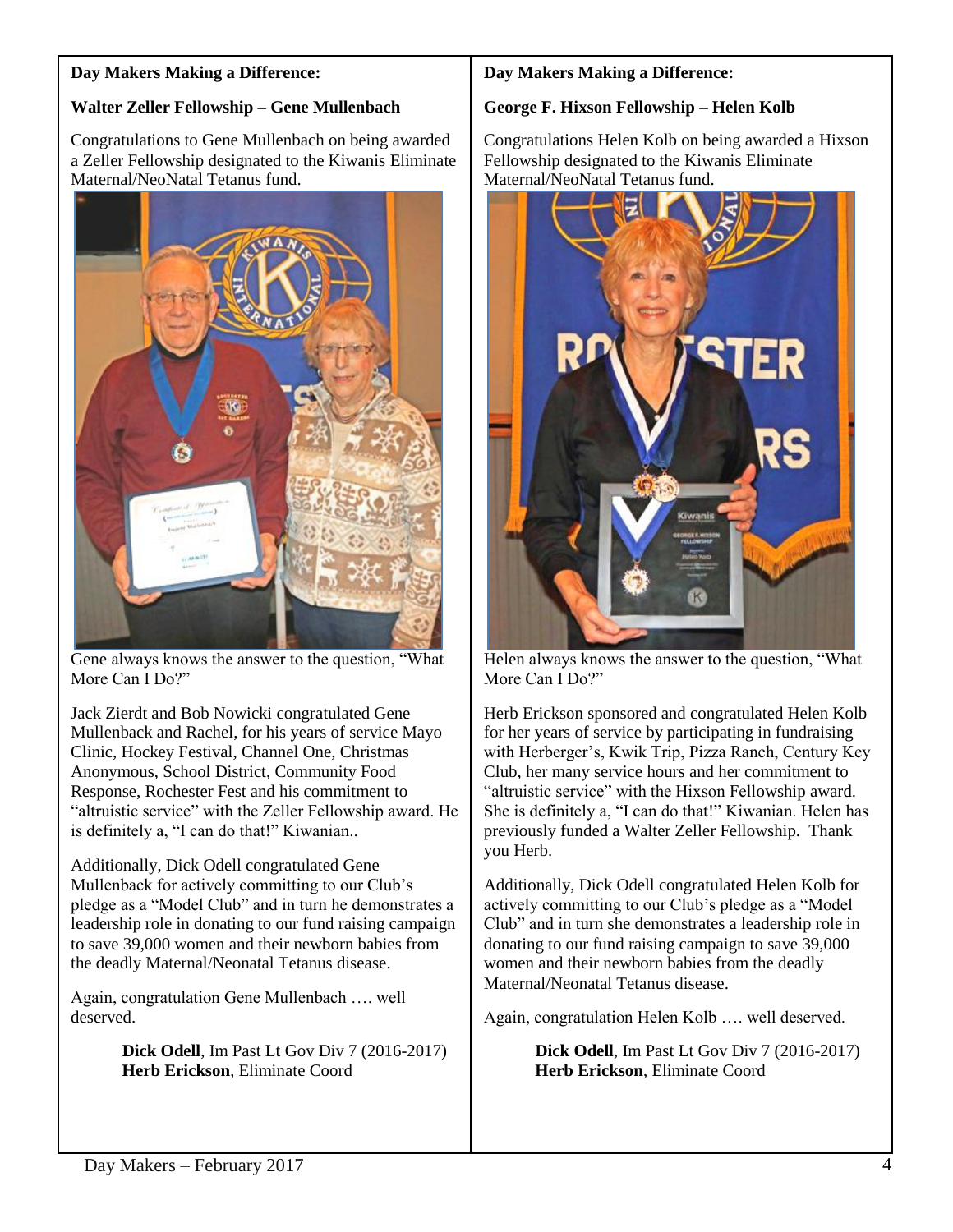### **Reading Oasis Project:** Gage Elementary School

What started a year ago came to fruition Friday, 1/27/17, as the Kiwanis Day Makers assembled the Reading Oasis modular center, book shelves, labeled books and placed them on the shelving units.

Kiwanis Day Makers partnered with IBM (\$2,000 community fund grant), the Rochester School Board and Gage PTO (\$2,775), and individual member contributions (\$725) to raise the \$5,500 necessary to obtain the matching funds from Scholastic Book Fairs for the Oasis project.



The "peel, lick and stick" room was busy sorting and putting the appropriate sticker ids on the 1000+ booklets.



The Reading Oasis provides a dedicated space designed to spark students' interest in books and help strengthen their reading and comprehension skills.

The Reading Oasis includes:

- 1200 books
- listening library (30 books on CD)
- 3 large bookcases
- modular reading center, padded bench
- reading themed carpet
- 4 colorful beanbag chairs

## **Reading Oasis: (Continued)**

Reading the assembly instructions was a challenge as there were "no words" … only multiple diagrams. This proved a challenge for some assembly teams.



The Kiwanis Day Makers (25 members, 4 spouses, and 2 Gage staff members) were able to complete the project in about 2 hours, then enjoyed the coffee and donuts. Even the "reading carpet" was installed. The other bookshelves are behind the team.

![](_page_4_Picture_18.jpeg)

A good time was had by all.

Read more about the Scholastic Reading Oasis program at: [http://www.kiwanis.org/kiwanisone/serve/read-around-the](http://www.kiwanis.org/kiwanisone/serve/read-around-the-world/scholastic-literacy-programs/scholastic-programs-for-your-club#.WJED62yQzs0)[world/scholastic-literacy-programs/scholastic-programs-for-your](http://www.kiwanis.org/kiwanisone/serve/read-around-the-world/scholastic-literacy-programs/scholastic-programs-for-your-club#.WJED62yQzs0)[club#.WJED62yQzs0](http://www.kiwanis.org/kiwanisone/serve/read-around-the-world/scholastic-literacy-programs/scholastic-programs-for-your-club#.WJED62yQzs0)

On Tuesday, February 7th, at 3 PM, we have scheduled the formal ribbon cutting ceremony at Gage Elementary with Mayor Brede and the news media presentation.

Plan on coming and be a part of the celebration.

**Larry Scilley**, Coord Early Childhood Development **Jack Zierdt,** Club Co-President **Dick Odell**, Im Past Lt Gov Div 7